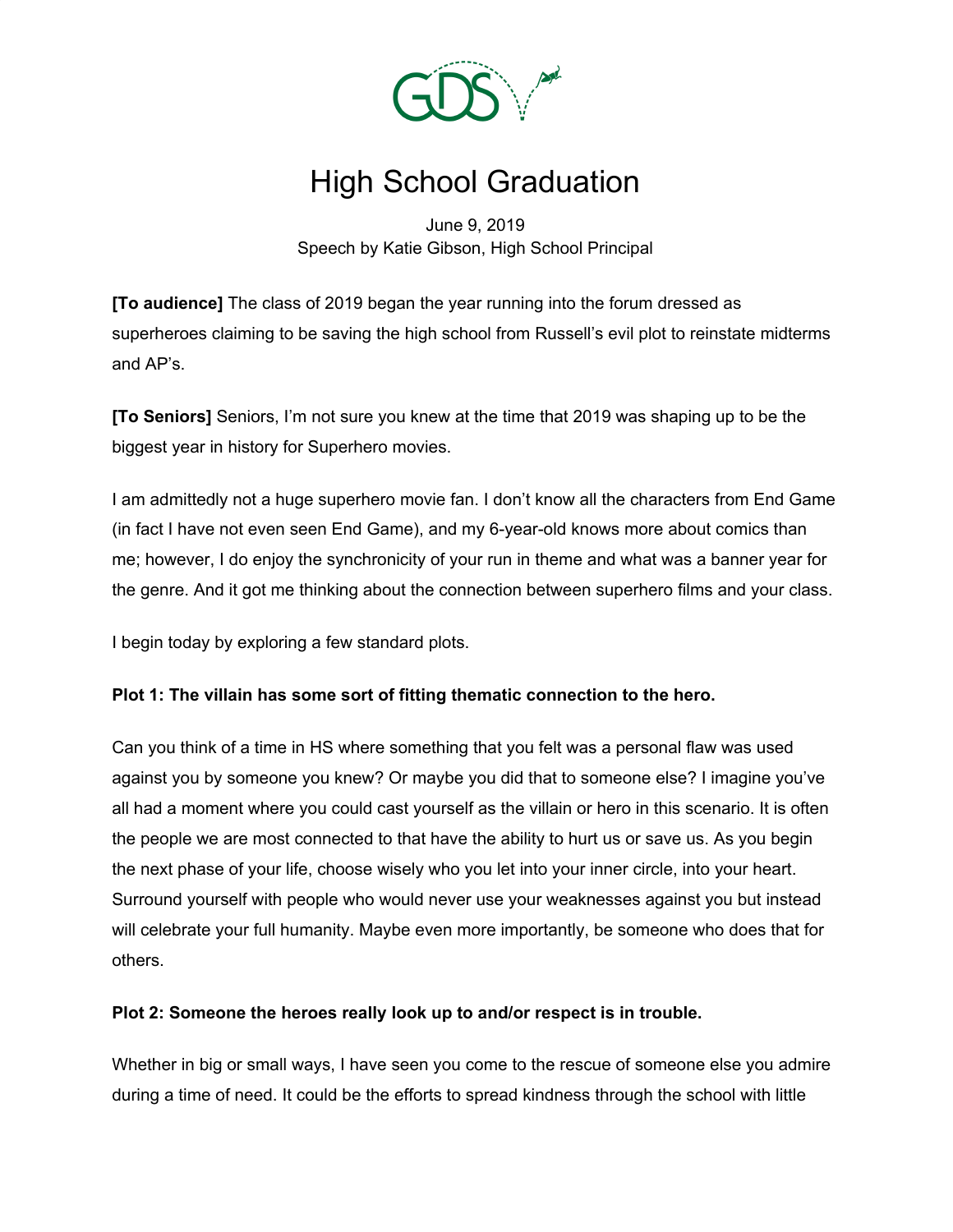notes of encouragement and positivity. Or it could be standing up for a classmate who was being treated poorly by your peers and making clear what the expectations are in our community. If there is anything I believe GDS has given you - it is a personal sense of integrity and justice and a willingness to put yourself out there to advocate for your beliefs at all costs. When each of you takes that gift to all of the places you go next in life and pays it forward, the collective impact will be heroic.

# **Plot 3: An adversary starts making trouble for the protagonist based on a grave misunderstanding.**

The idea of a grave misunderstanding turning into an epic writing session worthy of a superhero movie is most epitomized by the all-school email chains.

Enough said.

# **Plot 4: For whatever reason, the hero is forced to work with somebody they detest.**

If you made it through high school and never had a classmate, teammate, teacher, or administrator that you didn't see eye to eye with then you are one of the few. What I love about this plotline is how often the person that the hero initially dislikes turns out to be the exact character needed to save the world from destruction. Moral of the story…..working with people you don't like is inevitable. Whether you choose to suffer about it or potentially make the best out of a challenging situation is up to you. I suggest the latter. You'll be happier along the way and maybe together, you'll save the world.

# **Plot 5: A hero is betrayed by a boss or teammate.**

If this hasn't happened to you yet, it will. Perhaps you'll be blamed for someone else's mistake or not be given the resources needed to succeed. You might have every valid reason to be angry or frustrated. But what does a hero do in those moments? It is easy to be a good person when things are going your way. It is easy to have integrity when the choices are simple. It is easy to be kind when life is fair. But the real test of your humanity is how you react in the face of adversity. Can you remain calm and stay true to your principles through the storm? Will you choose the force over the dark side?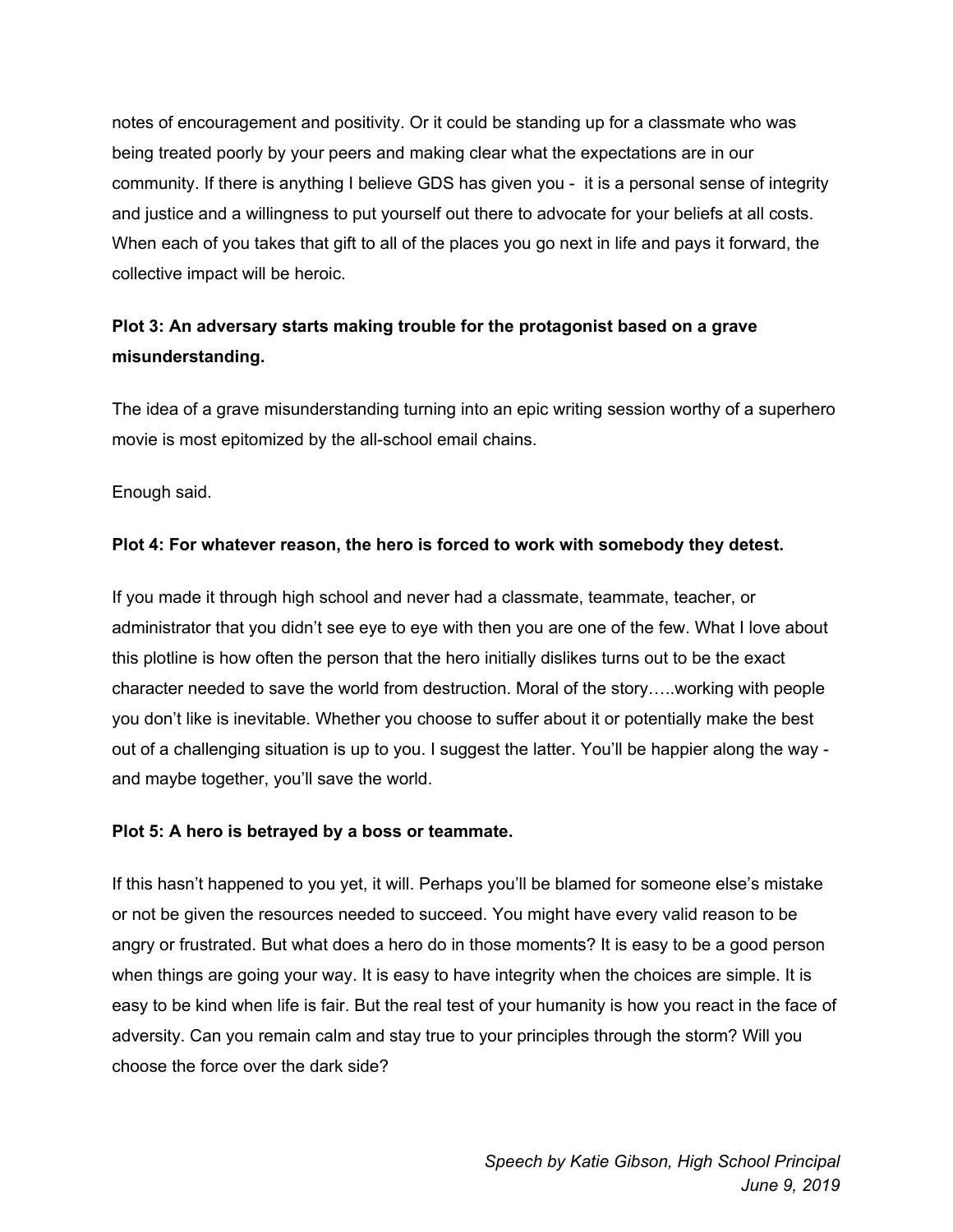As I ventured down the rabbit hole of researching SuperHero movies, there was another recurring theme that warranted being talked about today.

The rise of popularity in superhero films is often tied to moments in time that are politically, economically, or socially challenging. For example, Superman, Batman, Wonder Woman, and Captain America were all born during the period of the Great Depression and World War II. There was also a considerable uptick in superhero films post 9/11. Superhero movies provide both an escape from the harsh realities of the time and offer hope in the idea of a savior.

The identity of both the heroes and the villains has become more complex over time. It's not the same cliche stereotype from the earliest days of the genre. Some heroes wear capes and armor and literally swoop in to save the day. But we also see heroes in the form of regular people, not from Krypton, who are working to make a difference. Sometimes we even see the villain become the hero. While this genre provides an escape from reality, it also reinforces the idea that we are in this together and that we can all make a difference.

Films reflect the values of the time in which they are made. We can trace evolving ideas about gender, sexuality, war, religion, race, and class by looking at movies throughout the decades. While it was not technically a film in 2019, Black Panther is a superhero movie that stands out for the genre. This film was revolutionary in its ability to shift the narrative about who gets to be the hero and whose story is told. This movie alluded to some of the most profound concerns of our time. Perhaps one of the simplest but wisest lessons was expressed by T'Challa when he addressed the UN and stated: "In times of crisis, the wise build bridges while the foolish build barriers." More than ever, the gap between our beliefs is widening, and this quote is a powerful reminder of the need to work together, across differences, with compassion and respect.

In 25 years when we look back at the superhero films of 2019, what will they say about us?

Every day we wake up to headlines in the news that are deeply concerning. War, famine, poverty, corruption, the destruction of our climate...these headlines can feel terrifying, devastating, and paralyzing. But there is always hope. As long as young people such as you are heading out into this world, I, for one, remain optimistic about our future. You have been given the superpowers of a family, education, and community that enable you to make the change in